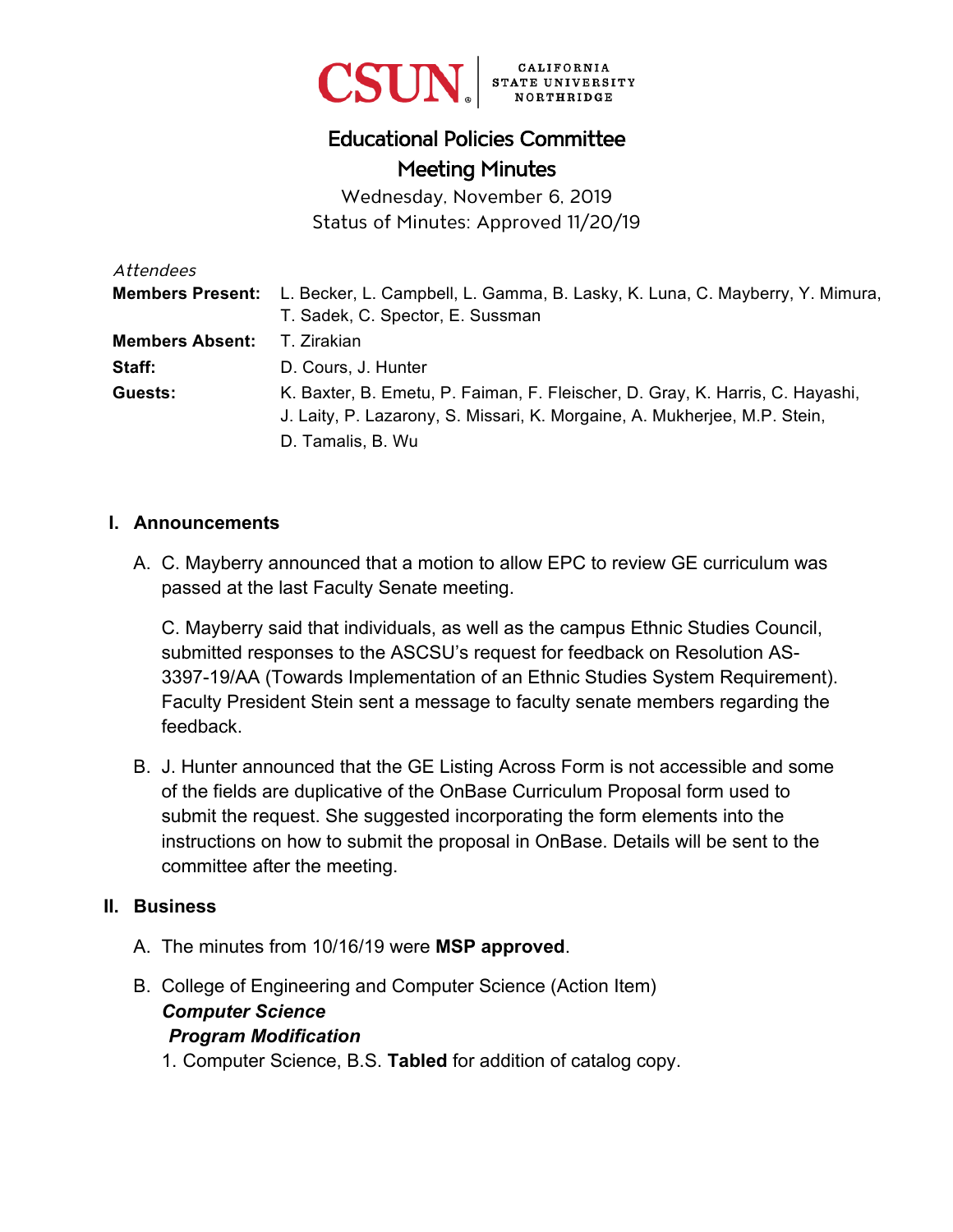# *Civil Engineering and Construction Management Course Modifications (C-Classification Changes from C-15 to C-16)*

- 2. CM 110L Construction Drawings Lab (1). **MSP approved** with addition of resource implication statement.
- 3. CM 210L Construction Contract Documents Lab (1). **MSP approved** with addition of resource implication statement.
- 4. CM 309 Construction Applications in Construction Management (2). **MSP approved** with addition of resource implication statement.
- 5. CM 310L Construction Estimating Lab (1). **MSP approved** with addition of resource implication statement.
- 6. CM 312L Project Cost Control, Planning and Scheduling Lab (1). **MSP approved** with addition of resource implication statement.
- 7. CM 336L Fundamentals of Green Buildings Lab (1). **MSP approved** with addition of resource implication statement.
- 8. CM 415L Fundamentals of Construction Management Lab (1). **MSP approved** with addition of resource implication statement.
- 9. CM 449 Dispute Prevention (1). **MSP approved** with addition of resource implication statement.
- 10. CM 488A Construction Senior Design I (2). **MSP approved** with addition of resource implication statement.
- 11. CM 488B Construction Senior Design II (2). **MSP approved** with addition of resource implication statement.

# *Electrical and Computer Engineering*

# *Program Modification*

12. Computer Engineering, B.S. **MSP approved** (one no vote) with addition of justification. *GE Listing Across Course Modifications* 

# *Civil Engineering and Construction Management*

13. CM 336/L – Fundamentals of Green Buildings and Lab (2/1). **Tabled** for addition of GE SLOs in syllabus.

# *Computer Science*

14. COMP 102/L – Programming for Data Applications and Lab (2/1). **MSP approved** with addition of prerequisites in the modified course description.

# *Manufacturing Systems Engineering*

15. MSE 303 – Innovation, Invention and Technology (3). **Tabled** for addition of complete course description and GE SLOs in syllabus. Additionally, syllabus needs to demonstrate how students meet the WI requirement.

# *GE Pattern Modifications (Provisionally Approved by Academic Affairs Council) Civil Engineering and Construction Management*

- 16.Civil Engineering, B.S. **Tabled** for further discussion of WI pattern modifications.
- 17. Construction Management, B.S. **Tabled** for further discussion of WI pattern modifications.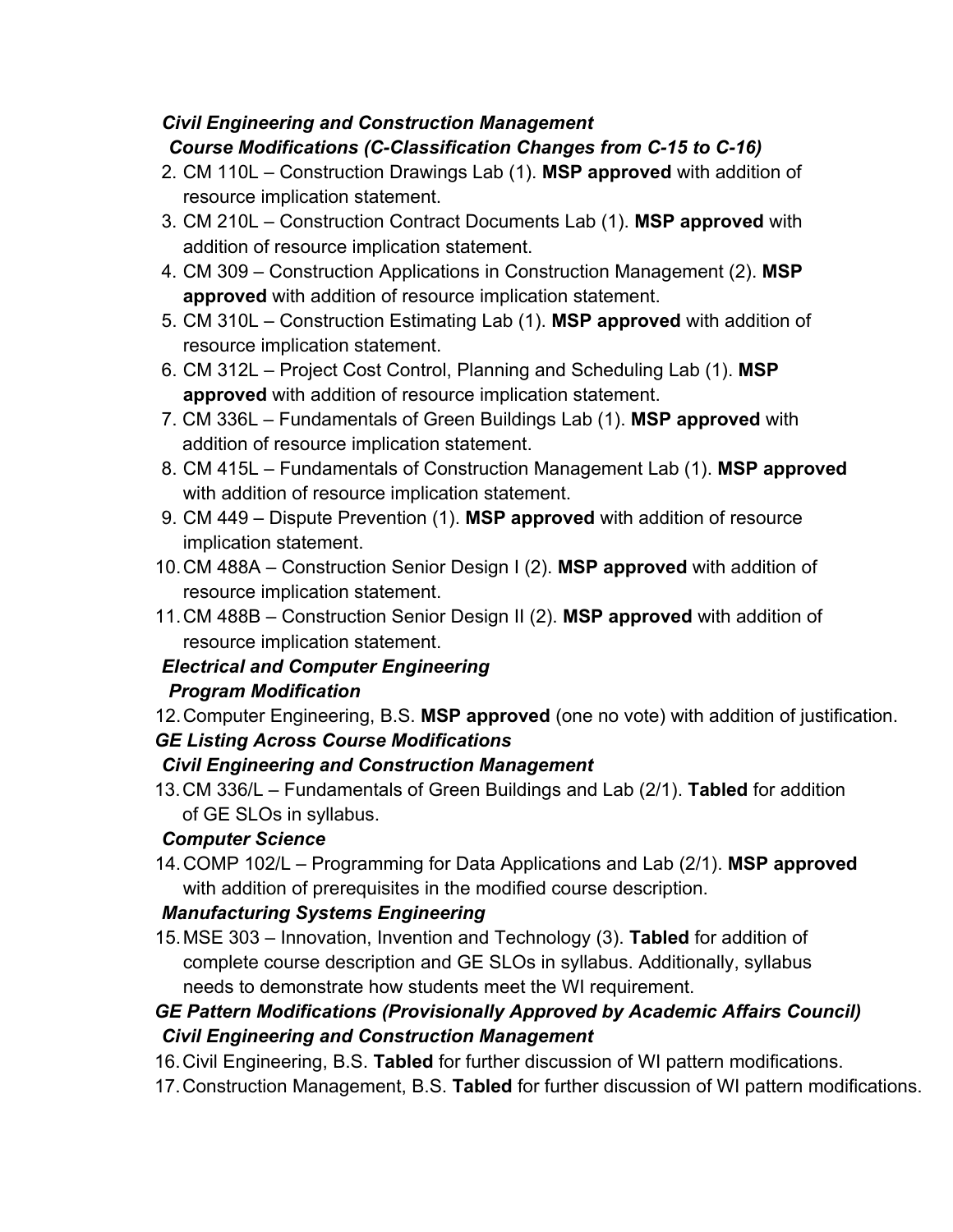# *Computer Science*

- 18. Computer Information Technology, B.S. **Tabled** for further discussion of WI pattern modifications.
- 19. Computer Science, B.S. **Tabled** for further discussion of WI pattern modifications. *Electrical and Computer Engineering*
- 20. Electrical Engineering, B.S. **Tabled** for further discussion of WI pattern modifications.
- 21. Computer Engineering, B.S. **Tabled** for further discussion of WI pattern modifications.

# *Manufacturing Systems Engineering and Management*

- 22. Engineering Management, B.S. **Tabled** for further discussion of WI pattern modifications.
- 23. Manufacturing Systems Engineering, B.S. **Tabled** for further discussion of WI pattern modifications.

# *Mechanical Engineering*

24. Mechanical Engineering, B.S. **Tabled** for further discussion of WI pattern modifications.

C. David Nazarian College of Business and Economics (Action Item)

#### *Accounting and Information Systems Course Modification*

1. IS 435 – Business Data Communications and Networking (3). **MSP approved**  with correction to SLOs.

# *Business Law*

# *Course Modifications*

- 2. BLAW 481 Real Estate Law (3). **MSP approved**.
- 3. BLAW 453 Negotiation (3). **MSP approved**.
- 4. RE 412 Real Estate Practice (3). **MSP approved** with correction to catalog copy.
- 5. RE 414 Real Estate Principles (3). **MSP approved**.
- 6. RE 416 Real Estate Appraisal (3). **MSP approved**.
- 7. RE 418 Real Estate Market and Development Analysis (3). **MSP approved**.
- 8. RE 420 Real Estate Finance (3). **MSP approved**.
- D. Michael D. Eisner College of Education (Action Item)

# *Deaf Studies*

#### *Course Modification*

- 1. DEAF 415 Deaf Studies Community Services (3). **MSP approved**. *New Course*
- 2. DEAF 412 Black Deaf Communities (3). **MSP approved**.
- E. College of Social and Behavioral Sciences (Action Item)

#### *Human Sexuality*

# *Program Modification*

1. Human Sexuality Minor. **MSP approved** with revisions.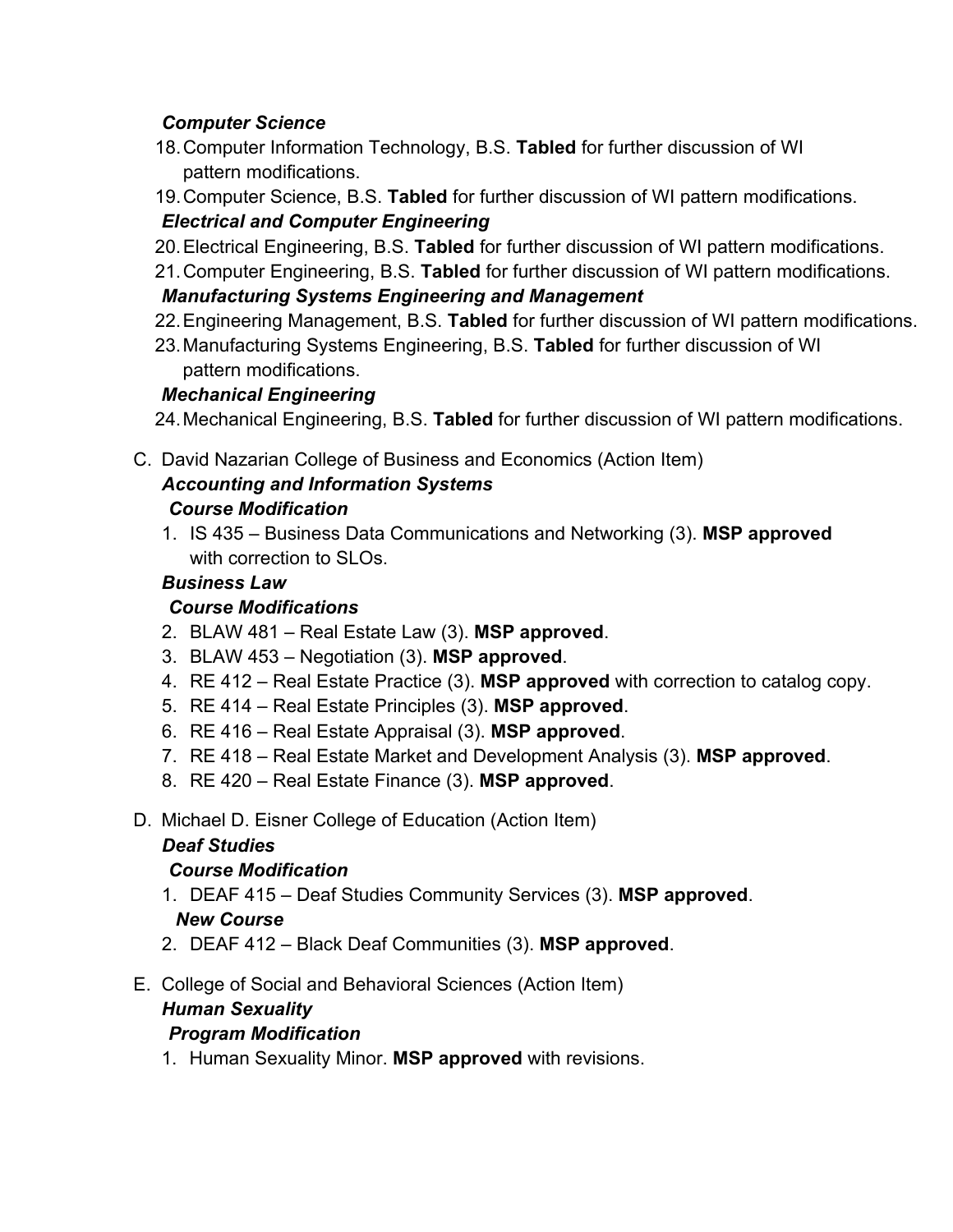# *Sociology*

#### *New Experimental Course*

2. SOC 496ASM – Artivism: Art, Activism, and Social Movements (3). **MSP approved** with correction to SLOs.

# *Geography and Environmental Studies Course Modification*

3. GEOG 366 – Geography of Environmental Hazards and Lab (3/1). **Tabled** for corrections to form and addition of GE SLOs in syllabus. GEOG 366L needs to be submitted on a separate form.

# *New Courses*

- 4. GEOG 101A/AL The Physical Environment and Lab (2/1). **Tabled** for correction to SLO section, addition of GE SLOs in syllabus, and selected bibliography. Verify course use is filled out properly.
- 5. GEOG 103A/AL Weather and Lab (2/1). **Tabled** for correction to SLO section, addition of GE SLOs in syllabus, and selected bibliography.

# *Political Science*

# *Course Modifications*

- 6. POLS 405 The Process of Public Policy Formation (3). **MSP approved**.
- 7. POLS 406 Fundamentals of Policy Analysis (3). **MSP approved**.
- 8. POLS 443 The Legislative Process (3). **MSP approved**.
- 9. POLS 446 The Presidency (3). **MSP approved**.

# *Anthropology*

# *Course Modifications*

- 10. ANTH 151 Introduction to Biological Anthropology (3). **Postponed** due to lack of time.
- 11. ANTH 341 Bones: An Introduction to the Study of Human Remains (3).

**Postponed** due to lack of time.

- 12. ANTH 360 Immigration and Ethnicity (3). **Postponed** due to lack of time.
- 13. ANTH 490A-E Seminar in Anthropology (3). **Postponed** due to lack of time.

# *Program Modification*

14. Anthropology, B.A. **Postponed** due to lack of time.

# *History*

# *Course Modifications*

- 15.HIST 161 Survey of the History of Latin America (3). **Postponed** due to lack of time.
- 16. HIST 185 Civilization of the Middle East (3). **Postponed** due to lack of time.
- 17. HIST 341 Modern Europe Since 1815 (3). **Postponed** due to lack of time.
- 18. HIST 342 The World Since 1945 (3). **Postponed** due to lack of time.
- 19. HIST 345 War in History and Film. **Postponed** due to lack of time.
- 20. HIST 370 Problems in American History to 1865 (3). **Postponed** due to lack of time.
- 21. HIST 371 Problems in American History: 1865 to Present (3). **Postponed** due to lack of time.